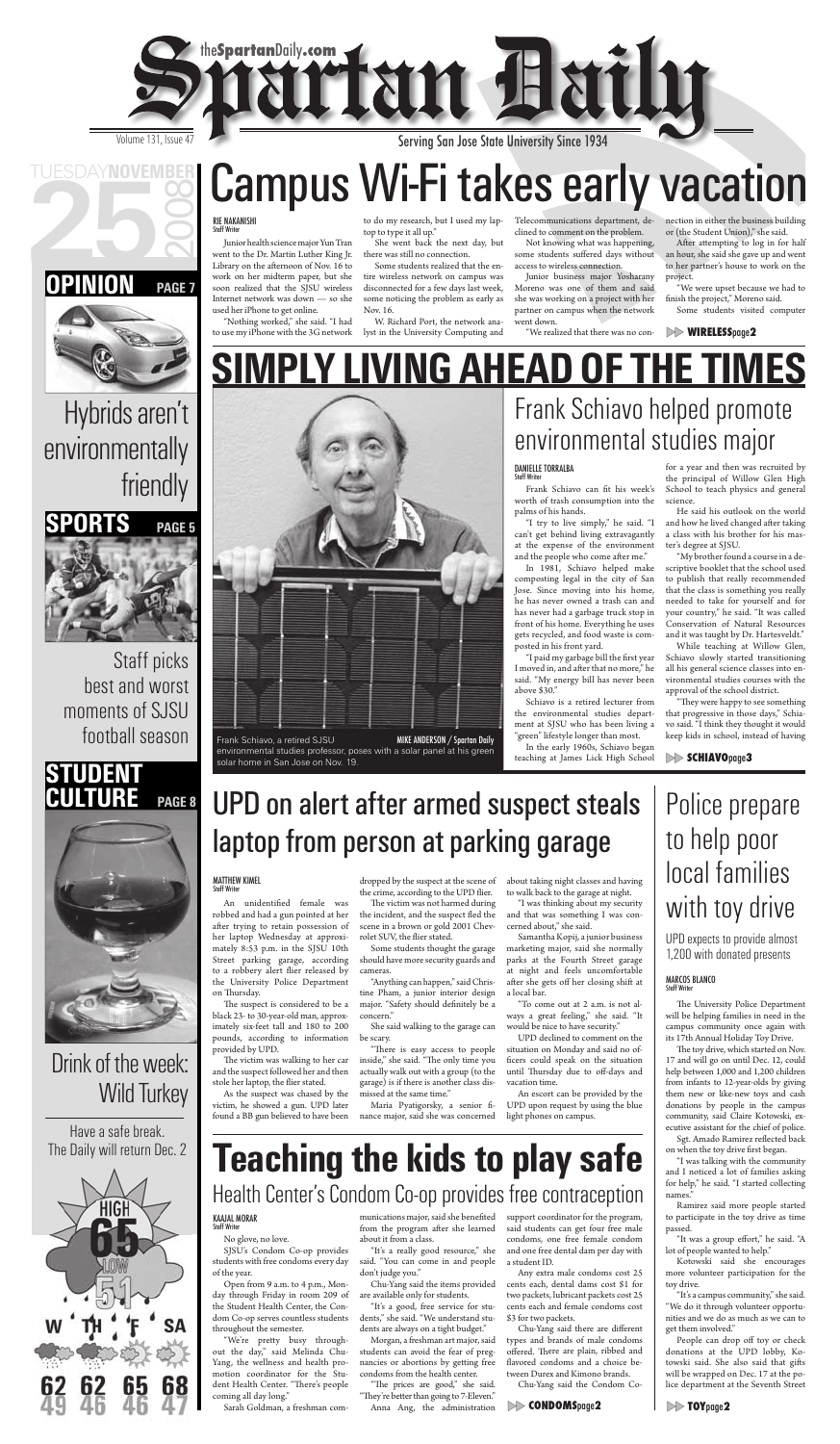## **WIRELESS** > Puzzled students called help desk asking when Internet service would be restored

**Student Showcase Hour** 12 to 1:15 p.m. in the Music

Building Concert Hall. Contact Professor Joan Stubbe at 924-4649.

#### **Free Lunch Every Tuesday for San Jose Students**

The San Jose Institute of Religion, sponsored by the Church of Jesus Christ of Latter-day Saints, invites students to lunch every Tuesday. 12 p.m. at 66 S. 7th Street, adjacent to SJSU. Contact Brother Bohn at sanjoseca@ldsces.org, 286-3313 or www.ldsces.org/sanjose

#### **Zen Meditation**

Weekly meditation sessions and talks on Buddhism; come still the mind. 4:30 p.m. in the Student Union, Almaden Room. Contact Justin Joyce at 677- 8681 or sjsuzenbuddhism@ yahoo.com

#### **International Youth Fellowship**

6:30 to 7:30 p.m. in the Student Union, Guadalupe Room. Contact Ricardo Godinez at 509-9549.

### **Got Worry?**

Stressed? Anxious? Need someone to talk to? Don't fear! Counseling Services is here. Come to this session and find out about one of your best advocates on campus.

3 to 4 p.m. in Clark 118. Contact Veronica Mendoza at veronica.mendoza@sjsu.edu

#### **School of Art and Design Gallery Openings**

Featuring the works of Kathi Cambiano, Adam Kabohawa, Selena Zontos, Eric Baral and Rachelle Kaldani. Located at each gallery in the Art Building and the Industrial Studies Building.

Contact Ace Antazo at SJSU\_ Galleries@yahoo.com.

#### **SJSU Symphony Orchestra Concerto**

An aria showcase of student winners of the annual concerto-aria competition. Admission is \$20 general and \$10 for students and seniors. 7:30 p.m. in the Music Concert Hall. Contact Janet Averett at

"There were a lot of technicians that would come in trying solve it, but there was nothing wrong," she said of students' computers. "And then we realized that it was the wireless itself."

AverettJM@aol.com.

### **World AIDS Day Resource Fair**

The number rose to 70 on Wednesday, she said.

Tables featuring campus and community resources for HIV/AIDS services and advocacy. 10 a.m. to 2 p.m. in the Student Union.

Contact Stephanie Bowens and Melinda Chu-Yang at phew.sexualhealth@gmail. com.

#### **Test Taking Teddy Plays To Win**

Come play Testing Jeopardy with Teddy and find out some hot tips that will be sure to help you pass those exams. 12:30 to 1:30 p.m. in Clark 118. Contact Veronica Mendoza at veronica.mendoza@sjsu.edu.

The Clark Hall help desk couldn't answer that particular question, but was communicating with University Computing and Telecommunications to

> Sparta Guide is provided free of charge to students, faculty and staff members. The deadline for entries is noon, three working days before the desired publication date. Space restrictions may require editing of submission. Entries are printed in the order in which they are received. Submit entries online at thespartandaily.com or in writing at DBH 209.

# SPARTA**GUIDE** EVENTS **CALENDAR**

Zeiher said he connected to the Internet on Wednesday afternoon.



Tran said she also noticed when the on-campus wireless Internet connection came back on the afternoon of Nov. 19.

# **New Spartan Daily.com**

### **25** 2008 TUESDAY**NOVEMBER**

labs at Associated Students Computer Services Center and Clark Hall to get online.

"They're all student volunteers and are trained," she said.

"Since the Internet went down, a lot of people came over to the Computer Services Center for help and assistance," said Agnes Fernandez, senior health science major and a front office assistant at the center.

She said a lot of students came in thinking that they had problems with their computers, not with the university's wireless Internet system.

> quire an STD each year. The pregnancy association

According to the lab's records, more than 60 people visited the computer lab Monday and Tuesday, whereas the average is 40 people on normal days, Fernandez said.

## **CONDOMS** Association: About 500,000 babies born to American teenagers each year

Fernandez said many students came in to question what was happening to the school's wireless Internet connection, but she couldn't answer them.

everything is attached. "We screen all the toys," he said. "We have to make sure the toys are safe and clean."

"This is a lot of work," Ramirez said.

"It's not what we cover," she said, noting that the A.S. Computer Services Center covers problems related to detecting viruses and drivers that might be missing from the computers, but not the overall wireless network connection on campus.

While the A.S. Computer Services Center was getting a lot of visits, Clark Hall's computer lab help desk was getting a lot of calls from puzzled students.

"This is a time of giving," he said. "It's been amazing that we've come through every time."

"More people would call us and say, 'Hey, my Internet is down,'" said Dhiwakar Mani, a graduate software engineering major and a student lead at the Clark Hall computer lab help desk.

He said most students wanted to find out when the wireless Internet would come back.

update students as well as they could, he said.

## **TOYS** > Many presents will be delivered by police caravan to families, rest can be picked up

While other students were having a frustrating time, Steve Zeiher, a junior accounting major, said he wasn't stressed out about the problem because he didn't have any assignments that re quired him to go online last week.

"I didn't really have that much important stuff to do, so it really wasn't that critical," he said.

Zeiher didn't realize the wireless Internet was down until Nov. 19, when he tried to connect to the Internet at the Student Union, he said.

"I was lucky because it really wasn't a problem for me," he said, noting some students around him were frustrated with the inconvenience.

"It was slow but good enough," she said.

op is run by student peer health educators.

Chu-Yang said the student health educators do presentations for classes, fraternities, sororities, organizations and residence halls on campus.

She said the program gets a lot of traffic because of all the advertisements and presentations.

Male and female condoms are the only form of contraception that are offered on campus, Chu-Yang said, because birth control pills require a prescription.

The Planned Parenthood Web site encourages the use of condoms. Some reasons for using condoms include the ability to use condoms with almost every form of contraceptive, being easily disposable and helping prevent sexually transmitted diseases.

According to the American

Pregnancy Association, about 3 million out of 60 million women between the ages 15 and 44 do not use contraception, which accounts for 47 percent of unplanned pregnancies in the U.S. The Web site states that

468,988 babies are born to teenagers each year and 3 million American teenagers acsays that male condoms have a 14-percent failure rate, female condoms have a 21-percent failure rate and spermicide has a 26-percent failure rate.

"It's free," Chu-Yang said. "It's always good for (students) to practice safe sex."



Satisfy major and G.E. requirements for only \$20/unit! To check SJSU course-to-course equivalencies go to: www.assist.org

Winter Session classes start January 5 (4-week session-ends January 29) Spring Semester classes start February 2 (16-week semester) See the '09 Winter Session and '09 Spring Semester Class Schedule online at www.westvalley.edu

New student registration starts on December 2

## **Apply Today!** Go to www.westvalley.edu and click "Apply Now"



14000 Fruitvale Avenue Saratoga, CA 95070 www.westvalley.edu 408.741.2001

garage from 12 to 4 p.m.

Ramirez said the department makes sure all the toys are safe for the children who are receiving them as Christmas gifts. He said they follow the age recommendations and check to ensure

Kotowski said the toy delivery begins on Dec. 20 at 8:30 a.m. She said some of the donated toys will be delivered to 40 percent of the 250 families via police caravan. The remaining 60 percent can come and pick up the rest of the toys at the police department.

Kotowski emphasized the importance of helping out

needy families during the holiday season.

"I think a lot of people underestimate what a community means to them," she said. "It's not part of our job. We do it on our own time, uniform or not. We just feel very strongly about giving back to our community."

Ramirez said the families being helped receive aid from the university, but they don't ask too many questions when it comes to determining which families need help.

Police Chief Andre Barnes said some of the officers take the lead in helping out with the toy

drive and volunteering as well. He said additional help comes from sororities, fraternities, staff and faculty.

"We get anywhere from 20 to 50 volunteers," he said. "We get a lot of help from the campus community."

Barnes said that it is an opportunity for the department to give back to the community.

"It's just another way for us to connect," he said.

Ramirez said helping needy families and their children during the holiday season makes him feel good.

"It's a wonderful feeling," he said. "It's what the holidays are all about — to know that you're helping other people. It's our campus community at-large who are helping."

"To see the children's faces is

really incredible," Kotowski said. "It just makes you feel good all over. It's a lot of work, but it's worth it."

## **www.theSpartanDaily.com Check out videos, slideshows, blogs and more**

## **SJSU Students:**



Go to "Applications," add "My Pages," and search "Spartan Daily" Be our friends on **FACEBOOK** Check out the Daily's fan page!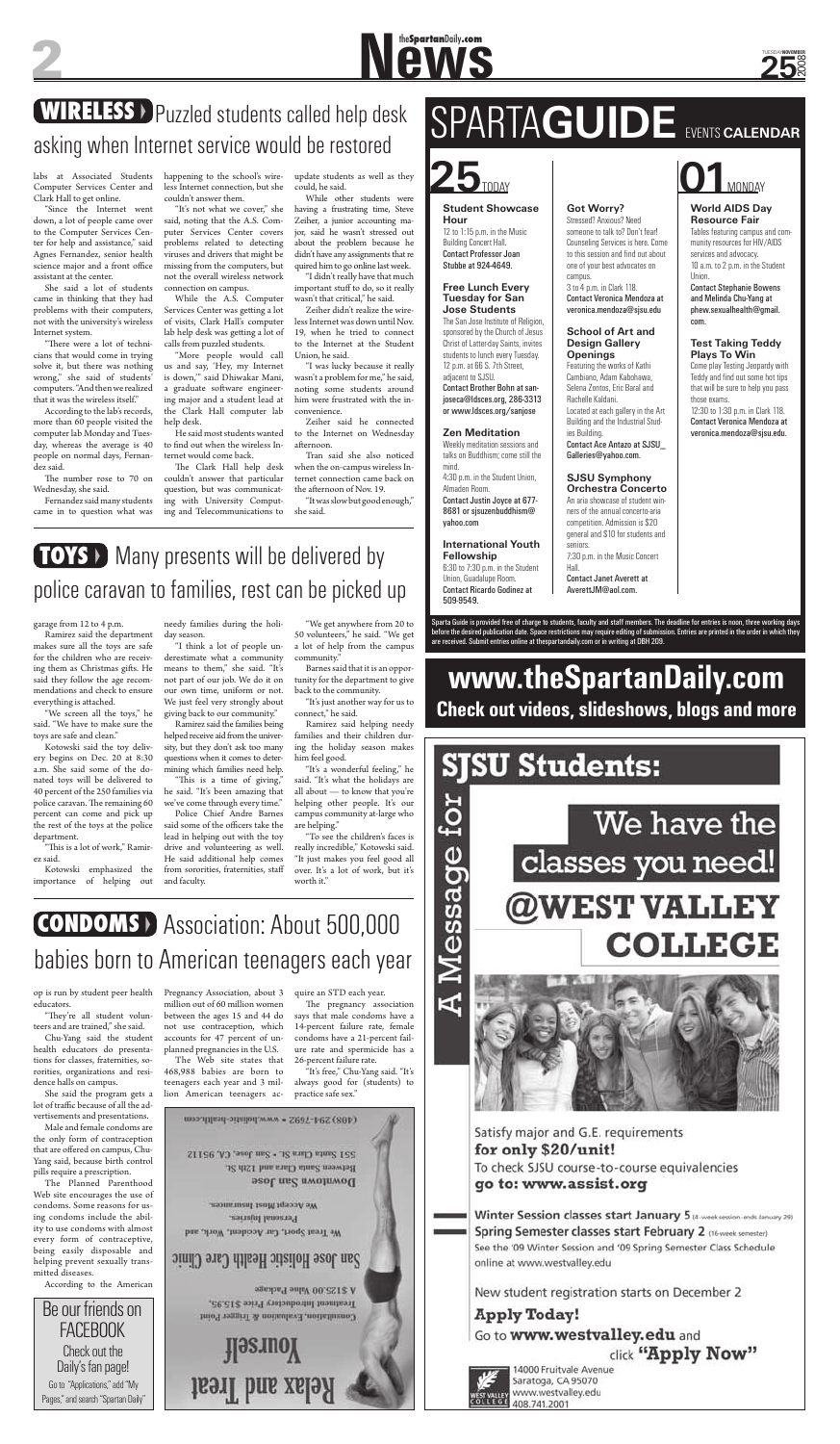

**CAMPUS**IMAGES



In 1969, Schiavo started a recycle center at Willow Glen High School and ran it until 1974. He was also a part of organizing five Earth Day events there starting with the first one in 1970.

them protest against the war and Civil Rights. They were pretty open to experimentation."

During his time teaching there, the school also obtained permission by the UC system to make his environmental studies class equivalent to the two-year lab science course requirement. But not everyone at the school liked the idea.

"My school principal, a chemistry teacher and biology teacher resisted and fought that, so I resigned," he said. "The summer of '74 was a major step in my life. My students had gotten a lot of attention for their projects and we had received numerous state and national awards."

Schiavo was also a part of teaching classes in the Extension Division at that time through UC Berkeley and an SJSU extension.

He said the classes he taught at UC Berkeley and SJSU were usually weekend classes or a full week in the summer were for people who were already teaching but wanted to learn more about incorporating environmental topics into their social studies, English or science classes. When he quit teaching at Willow Glen, he added UC Santa Barbara and UC Santa Cruz to the list of schools for the extension program, where he taught other teachers. Shortly after, he started teaching at San Jose City College, De Anza College and Foothill College.

"In 1975, when that was all going on, I was hired by the environmental studies department at San Jose State to start teaching part time there," he said.

Gary Klee, a professor of environmental studies, said that Schiavo built up enrollment in the bachelor of arts environmental studies course, Preparation for Teachers, within the department.

| <b>CHIM IMARN</b> LASE DENES OUXES INCIDENT: MELL JASHA<br>slice of Orange, Tea egg, Tofu and Rice) |             |        |
|-----------------------------------------------------------------------------------------------------|-------------|--------|
| 1. Ground Pork over rice                                                                            | 满肉散。        | \$4.75 |
| 4. Crispy Chicken:                                                                                  | 编形真面        | \$5.75 |
| 6. Terliyaki Chicken                                                                                | 日式烤霞飯       | \$6.25 |
| 7. Mackerel Fish Fillet                                                                             | <b>精魚排飯</b> | \$595  |
| II. Vegetarian Steak                                                                                | 素黑椒牛飯       | \$615  |
| O O Bod Dancel + Documents Dancelora + 400                                                          |             |        |



"No one else ran that pro-



www.sellyourbooks4cash.com



Boost your GPA! We're talking about your Graduation Plan of Attack. Do it with 100% Tuition Assistance, low-cost healthcare, a supplemental paycheck, a

career jump start, and up to a \$20,000 bonus for specific jobs. All this as a member of the Air Force Reserve with no prior military experience needed.



AFReserve.com/TalkToUs



Λ



gram," Klee said. "He was like a messiah. As a lecturer, he was inspirational."

Klee said that for a 10-year period starting in the late 1970s, they shared an office together. Schiavo was his key adviser for multiple teaching programs within the department.

"He was a great person to get ideas from," Klee said. "He helped play a major role in keeping the department progressing during budget cuts."

**SCHIAVO**> 'I paid my garbage bill the first year I moved in, and after that no more; my energy bill has never been above \$30,' Shiavo says

> In 1978, while teaching at SJSU, Schiavo started to work on making his recently bought home solar powered and ecofriendly.

> Schiavo said Klee encouraged him to build a course around the remodeling of his house.

SAN FRANCISCO — The California Supreme Court has reinstated the conviction of a Santa Cruz County man charged with marijuana possession.

The court said Monday Roger William Mentch did not qualify as a "primary caregiver,"

> "I began to build the course 'Solar Home Design,' and what it really led to was consulting in the field, led to teaching solar classes at City College and the one at SJSU," Schiavo said. "After this, I slowly began to become full time at San Jose State and then stopped teaching at the other schools."

Schiavo said his green solar home consists of a passive sun room about 40 feet long, solar hot water, solar electricity, "cool roof," which is a white painted rooftop that provides solar reflectance and thermal emittance, double-pane glass windows, rain catchment and water recycle attachment, which recycles the wa-



SAN FRANCISCO — California officials are planning to investigate whether the Mormon church gave an accurate account of its role in the campaign that succeeded in getting a same-sex marriage ban approved in the state.

The action by the California

ter to his trees and garden, denim installation on the attic, a raise bed, which is a boxed organic food garden and an organic fruit

tree orchard.

Inside his home, Schiavo has painted the walls with Mythic and Yolo paint, which are nonchemical. His car is a 1964 Chevy Nova dual fuel engine that runs almost

entirely on propane.

In 2003, Schiavo retired from teaching and is currently active in spreading the word about being environmentally conscious. He is a board member of the Michael Lee Environmental Foundation, which is a nonprofit organization dedicated to environmental education in the Bay Area. He is also a passive solar home design consultant for homeowners and architects, including Los Gatos green solar home builder Sigmund Beck. Environmental studies classes from colleges in the Bay Area still tour Schiavo's solar home. Via e-mail, Thai Du, a senior environmental studies major, said that a speech Schiavo made helped him realize that he should major in environmental studies instead of computer engineering. "His positive thinking and attitude makes him a very unique person," Du said. "He knows the serious impact happening in this world. And his goal in life is to teach students about this because he or she is our future

generation."

Cadet Chris Jamison from the Arnold Air Society, an SJSU honorary community service organization and an Air Force Reserved Officer Training Corps (R.O.T.C.) program, does leg lifts during a training group session to qualify as a candidate for the society near the SJSU Boyce Gate at Seventh Street on Friday night.



## Santa Cruz County man's conviction for possession, cultivation of marijuana reinstated by state court

**25** 

## State commission plans to look into church's involvement in passage of gay marriage ban

#### **Associated Press**

which under state law would have given him partial immunity for the possession and cultivation of marijuana.

In reversing an appeals court decision, the justices said someone who mainly supplies marijuana and instructs patients how to use it while otherwise only "sporadi-

cally" taking some of them to medical appointments is not a primary caregiver.

Mentch was charged with cultivation and possession of marijuana for sale after authorities say they discovered an elaborate business with hundreds of marijuana plants at his home in 2003.

Fair Political Practices Commission came in response to a complaint filed two weeks ago by a gay rights activist. Fred Karger, founder of Californians Against Hate, accuses the Church of Jesus Christ of Latter-day Saints of failing to report the value of the work it did to support Proposition 8.

Roman Porter, the agency's

executive director, said Monday that the decision to open an investigation does not mean staff members have determined there was any wrongdoing, only that Karger's complaint merits further inquiry.

A representative from the Salt Lake City-based church could not be reached for comment.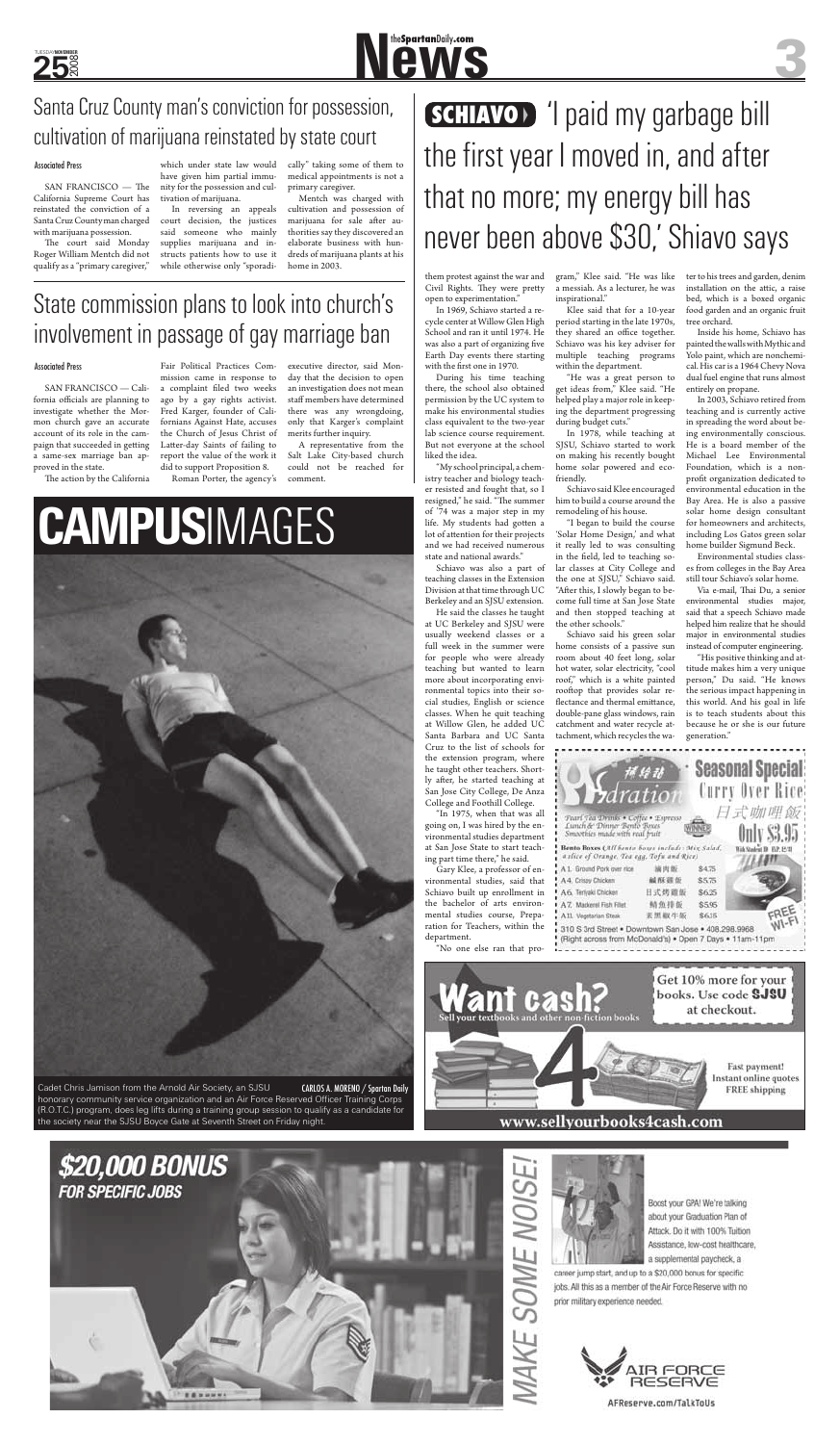## SportanDaily.com Lone senior shines on the court **25**



Natalie White led SJSU with 15 points in a 94-62 loss to Seattle University on Sunday. STEFAN ARMIJO / Contributing Photographer

## White saw the 'lights,' came to SJSU

**BIANCA deCASTRO**<br>Staff Writer

It was a summer day in Dubuque, the oldest city in Iowa, when Natalie White received a phone call that would change

her life.

"I got a call from San Jose State," said White, the senior starting point guard on the SJSU women's basketball team. "They got me on the phone and said we want you to come to San Jose State on a full-ride scholarship to California. It was like fl ashing lights saying, 'come here, come here.'"

"I really love the atmosphere and so I chose (basketball) above anything else to focus on and get better in," she said.

White, an all-around athlete, played a number of sports in high school and participated in a number of activities, such as dancing and playing piano as a child. She said she credits her versatility to her parents putting her in everything imaginable, but ultimately she chose basketball because of the competitiveness.

After playing for a team with a disappointing record of 3-28, White said she tries not to think about the losses. She said she looks to the past as a learning experience and to the future as an opportunity for a new chance.

Since White's arrival at SJSU, she said she has seen the team go through three coaches, including the current coach Pam DeCosta, who coached at Lynn University for four years. DeCosta joined the SJSU staff last year.

the towel anytime, but she never returning, five transfer students and six freshmen. White said "it's awesome" working with the new players.

> "There's an atmosphere to win," White said. "They want to



"I liked what she had to say," White said. "I read up on her and she had good background experience and I felt she was a winner, so I jumped on board."

"I love Natalie, off the court and on the court," said assistant coach Brett Studley. "On the court, she works so hard and I've never seen a player work as hard as her. Last year was a rough year and she could have thrown in

SJSU women's basketball ARTHUR MARKMAN / Spartan Daily Archives guard Natalie White moves the ball upcourt against Fresno State last season on Jan. 25, at the Event Center. White is the only senior on the Spartans' roster this season.



Enjoy 2 Spam Musubi

### Now serving Sapporo Draft on tap III Pases de San Antonio Pb. 408.275.9491 See between Sam Carlot and San Fernando) - Dine In-Take Out -Catering -

**Possible Opportunities as a Commissioned U.S. Army Officer** 

did. She came every single day and worked as hard as she could and focused on getting better individually and as a teammate."

White, who's majoring in radio, television and film, came to SJSU as a high school recruit in 2005 and is the only senior on the team this year. The team consists of 15 players, four



Computer Scan - Chiropractic Exam -Consultation  $-X$ -rays -2nd Day Reports of Results

**Family Life Chiropractic** 408-298-8092 | 115 Paseo de San Antonio

www.familylifechiropractic.com

do well on the court and off the court. It's a winning mentality that every single person has and it's amazing to play with people who know the game very well and are talented."

Junior guard Sayja Sumler, a returning player, said it is fun to play ball alongside White.

"She's very hyper," Sumler said laughingly. "If she ever has a bad game, I've never seen her keep her head down and take that out of the game. She's real positive."

White said she would like to pursue something related to her major after college. Incorporating basketball into her career and future is important to her, she said.

The Army is looking for well-qualified individuals to<br>lead our nations finest as a Commissioned Officer.<br>As an Officer, you lead Soldiers, solve problems, make<br>decisions quickly, focus on the mission and show respect<br>for y

Min. Qual: BA/BS prior to entering; not older than 29 at time of selection (some waivers up to 34); U.S. citizen; min score on test, interview, meet min<br>ht/wt, pass physical, obtain a security clearance.

Initial executive level possibilities include.

Signal (plan, install, integrale, operate voice, data & info systems), Adjutant General (human resource); Finance (pay, vendor support, public funds, auditing, travel/transport, nocounting, manage info syst, banking). Med

If you desire a position coveted by industry executives wibenefits such as free<br>medical/dental, free travel, free or tax free house allowance, tuition assist for<br>advanced degree, tax free & discounted shopping/groceries, 5

Monterey area contact Captain Michelle Agpalza at 888 545-5214 or 408-<br>842-0349; South Bay/San Jose areas contact Captain Heassler at 888-535-<br>5274 or 650-965-8450; East Bay and other areas contact Captain Jason Purvis at 888-535-5292 or 925-944-1149

http://www.goarmy.com/about/officer.jsp

## "Last year was a rough year and she could have thrown in the towel anytime, but she never did."

### **BRETT STUDLEY**<br>SJSU women's basketbal assistant coach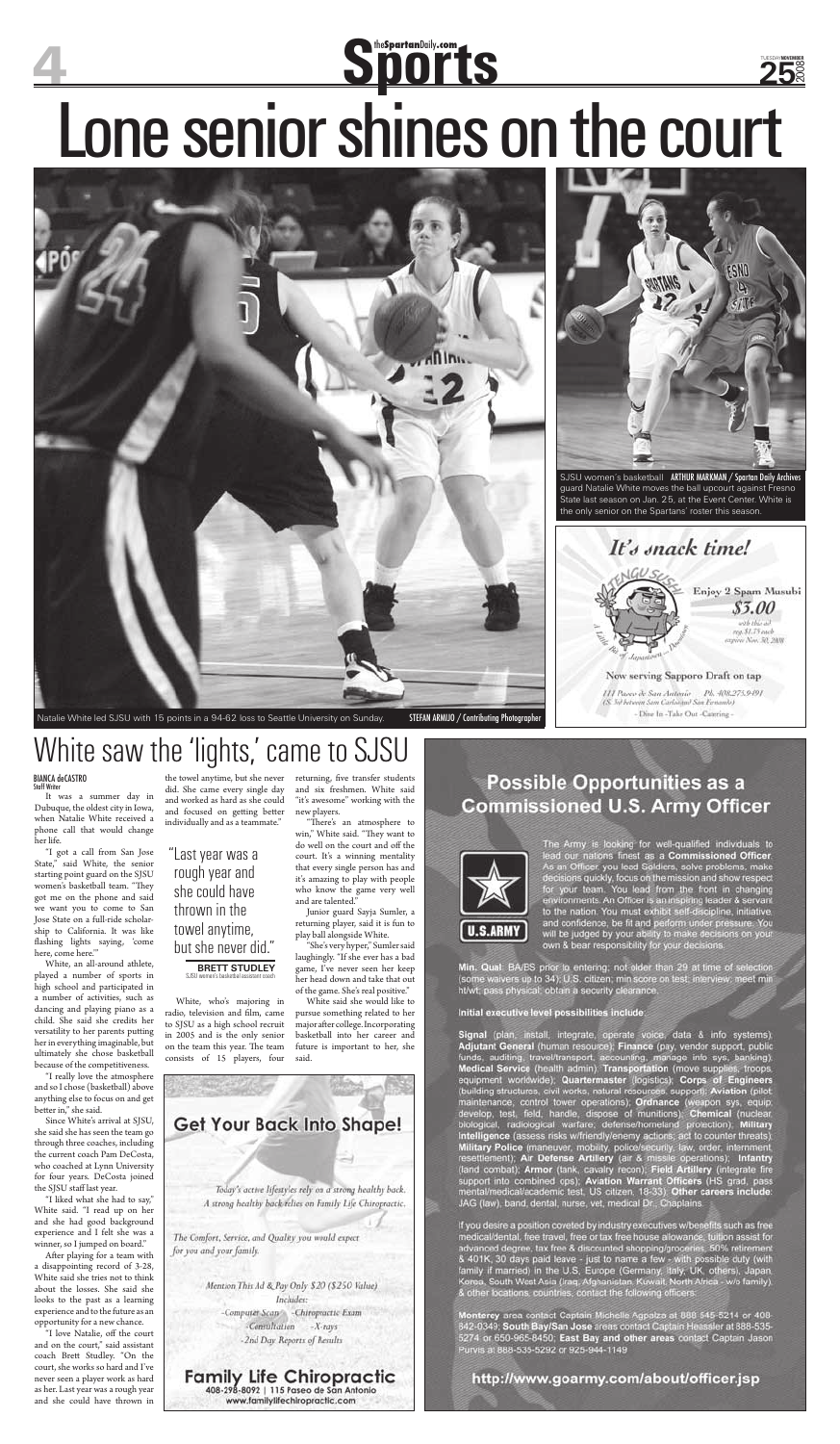The SJSU football team's bowl possibilities, inefficient offense and next year's season were addressed by Spartan head football coach Dick Tomey in a news conference Monday.

The team will wait to see what its next step is, he said, as he has been instructed to root against Oregon in its game against Oregon State this week.

"There are a lot of 5-6 teams that lost last weekend and there is some outside possibility that we'll have an opportunity to play again," he said.

Should Oregon State win the Pac-10 and USC go on to a BCS game, there would be more bowl bids available for Western Athletic Conference teams.

He said the team lacked a running attack for the second straight year and must improve its blocking on the offensive line. "There's no back that can

Tomey said the team would hold off on practicing until a decision is made as to whether they will be participating in a bowl game. For now, the team will lift weights once a week and focus on the remainder of the school semester, he said. "The good news is that we are bowl eligible, and we're not satisfied," he said. As a unit, the SJSU offense finished the season as one of the lowest-ranked units of all 119 Football Bowl Subdivision teams. At the end of the 13th week of the season, the Spartans are ranked as the 109th scoring offense, 115th rushing offense and 113th total offense. "The offense will get better," Tomey said. "The offense has to get better. Our offense wasn't productive."

Tomey briefly addressed his seniors' futures and the team's award banquet. He said he

make yards if people don't block well," he said. Tomey did not wish to ad-

dress the 2009 season on Monday, but he spoke of the team's quarterback situation and nonconference schedule.

Junior quarterback Kyle Reed, who started the majority of the Spartans' games this season, sat out of Friday's game against Fresno State due to a groin injury.

Tomey said he wasn't sure if Reed would be ready to play if the Spartans were to make a bowl game. Asked if Reed would be the starting quarterback next season, Tomey said, "Oh my goodness, next year, are you kidding me? There's no job next year that is anybody's. That's not the way we do business."

Joey Akeley: Loss to rival Fresno State in finale Ryan Buchan: Loss to rival Fresno State in finale John Hornberg: Shutout loss at home vs. La. Tech Matthew Kimel: Poor play-calling on offense

Tomey said his coaching staff will start recruiting tomorrow for next season, but the team still has to prepare as if it is going to be playing another game. He said next year's nonconference schedule — USC, Utah, Stanford and Cal Poly — will be among the toughest any team will face.

"I'm not sure (which is) the best team," he said. "Cal Poly is as good as any of them."

believes some of the SJSU seniors may still be playing football next year, but he wasn't sure which ones.

The Spartans held their annual awards banquet over the weekend, and senior defensive tackle Jarron Gilbert was voted by his teammates as the Most Valuable Player of the year. The team doesn't select individual offensive or defensive MVPs.

Gilbert was also awarded with the Bronco Nagurski Award for his contributions on offense, defense and special teams.

"When an all-Western Athletic Conference team is selected, I think you'll see (Gilbert's) name," Tomey said.





# **Sportsbelly.com**



## **MATTHEW KIMEL**<br>Staff Writer

## Offensive MVP:

Defensive MVP:

## Best Moment:

## Worst Moment:

Joey Akeley: DAVID RICHMOND Ryan Buchan: DAVID RICHMOND John Hornberg: NONE (no one deserves accolades) Matthew Kimel: DAVID RICHMOND Mark Powell: DAVID RICHMOND Tommy Wright: DAVID RICHMOND

Best Newcomer: Joey Akeley: BRANDON RUTLEY Ryan Buchan: KYLE REED John Hornberg: COYE FRANCIES Matthew Kimel: BRANDON RUTLEY Mark Powell: KYLE REED/BRANDON RUTLEY

Joey Akeley: DUKE IHENACHO Ryan Buchan: JARRON GILBERT John Hornberg: CARL IHENACHO Matthew Kimel: JARRON GILBERT Mark Powell: JARRON GILBERT Tommy Wright: JARRON GILBERT

Tommy Wright: KYLE REED

Joey Akeley: 31-14 win over New Mexico State Ryan Buchan: First win vs. Hawaii since 2000 John Hornberg: 35-10 win over San Diego State Matthew Kimel: Starting 3-0 in WAC play Mark Powell: First win vs. Hawaii since 2000 Tommy Wright: Dramatic 13-10 win vs. UC Davis

## Staff Football Awards | Tomey talks bowls, offense and next season

Mark Powell: Shutout loss at home vs. La. Tech Tommy Wright: Shutout loss at home vs. La. Tech

**Visit the Spartan Daily sports blog for analysis on staff football awards.**

## **BLOG**

Go to **SpartanDailySports. wordpress.com**



### ADULT CLEANING AND EXAM

#### Services we offer:

-Teeth whitening, vencers, tooth-colored fillings -Implants, Invisalign, crowns -Individual treatment geared for patients A fost insutance plans welcome **Broncing** available

G. Kenji Akahoshi, DDS Barbara Wu, DDS Earnly and Council: Democry<br>750 N. Capital Ave, Str. C-1 Sat J = 0.05131 nonfealthin dentes.c Cultier an appointment toda

(108.259-3103)

patient exact, choosing, worry, and proposal heavsant plan. Keep you anths research to bound to a sill increase addition of prices the first present

of), You in full tober. Does include 6-inch. Repulat tubel RED

## The Student Union, Inc. of San José State University

A California State University Auxiliary Organization

Balance Sheets | June 30, 2008 .

| Assets                                                                                                                              |   | 2008                                      |         | $-2007$                                  |
|-------------------------------------------------------------------------------------------------------------------------------------|---|-------------------------------------------|---------|------------------------------------------|
| Current Assets<br>Cash and Cash Equivalents<br>Investment<br>Accounts Receivable<br>Prepaid Expenses and other Current Assets       |   | 511,276<br>3,135,108<br>228,868<br>11,720 |         | 555,255<br>2,036,895<br>281,870          |
| <b>Total Current Assets</b>                                                                                                         |   | 3,886,972                                 |         | 2,874,020                                |
| Investments<br>Capital Assets, Net                                                                                                  | s | 2,232,078<br>1,360,678                    | s       | 2,343,193<br>1,371,609                   |
| <b>Total Assets</b>                                                                                                                 |   | 7,479,728                                 |         | 6,588,822                                |
| Liabilities and Fund Balances                                                                                                       |   |                                           |         |                                          |
| Current Liabilities<br>Accounts Payable<br>Accrued Payroll and Related Expenses<br>Other Accrued Liabilities<br>Depository Accounts |   | 448,726<br>312,528<br>357,938<br>297,582  | Ś.<br>s | 442,007<br>336,190<br>190,108<br>181,628 |
| <b>Total Current Liabilities</b>                                                                                                    |   | 1,416,774                                 |         | 1,149,933                                |
| Fund Balances                                                                                                                       | s | 6,062,954                                 |         | \$5,438,889                              |
| TOTAL LIABILITIES AND FUND BALANCES                                                                                                 |   | 7,479,728                                 |         | 6,588,822                                |

Full and complete audited financials are available for review in the Administration Office of the Event Center or at www.urvion.sjsu.edu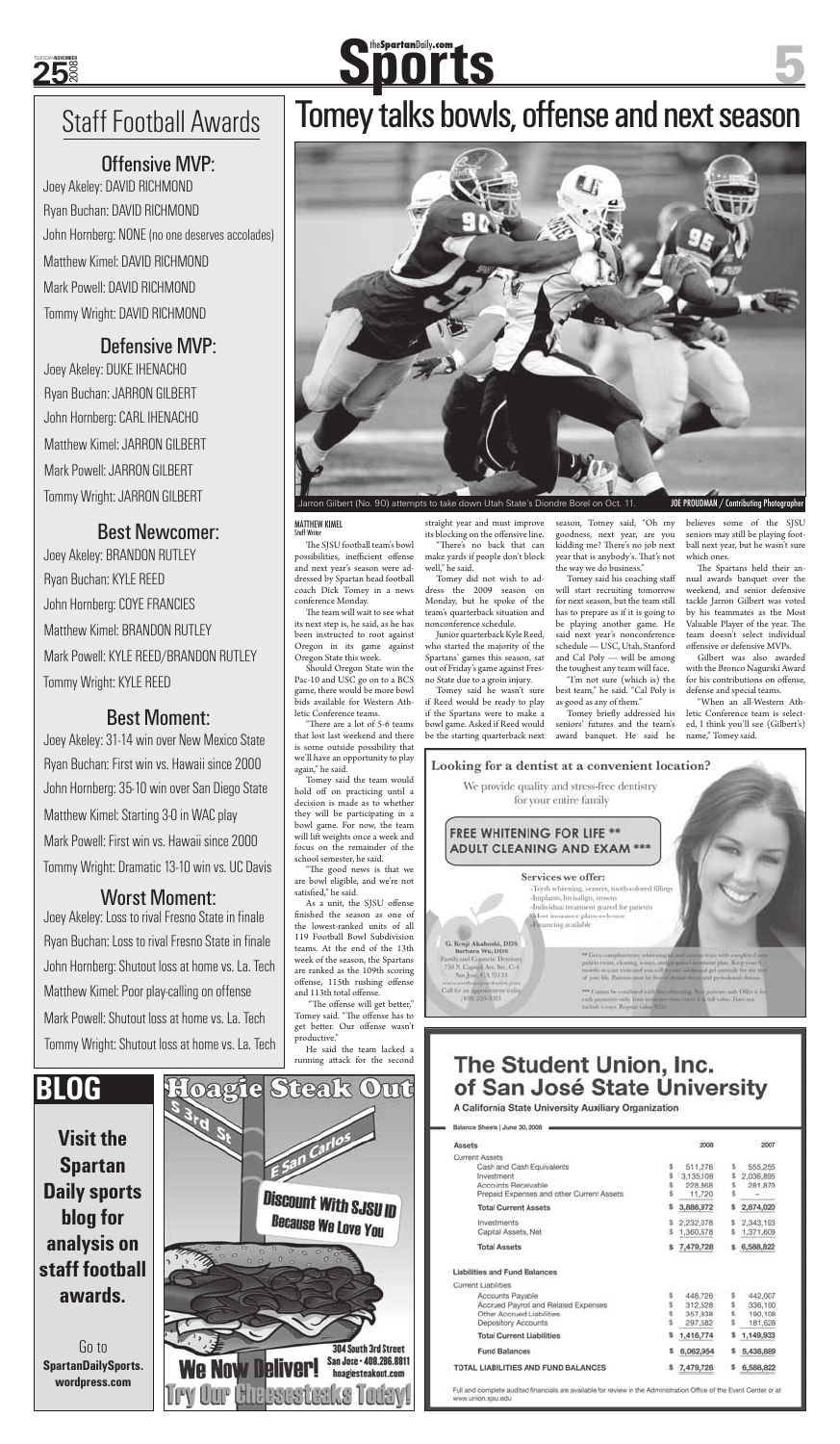### **HOUSING**

**SJSU INTERNATIONAL HOUSE**  \* One block from campus

 $\overline{\text{US}}$  and International Stu \* Safe, Friendly, Homelike \* Intercultural Experience

- \* Wireless Internet Access
- \* Computer Lab/ Study Room
- \* Student Kitchen

\* Assigned Parking (fees) \* One semester contract Apply now! 360 S. 11th Street,

924-6570 or sjsu.edu/ihouse

### **EMPLOYMENT**

**ALMADEN VALLEY ATHLETIC CLUB** seeking professional, self-

**SPERM DONORS NEEDED Earn** up to \$1200/month. California Cryobank is seeking healthy males for its sperm donor program. Apply online at www.spermbank.com

motivated and energetic individuals who demonstrate excellence in customer service for the following positions: member services desk, cafe service, personal trainer, swim teacher, child care provider, tennis instructor. Please forward your resume to Stephanie at smudgett@ avac.us.

**SURVEY TAKERS NEEDED:** Make \$5-\$25 per survey. Do it in your spare time. www. GetPaidToThink. com

**STUDENT WORK-GREAT PAY** IF

YOU CAN CUT IT \*PART-TIME OPENINGS \*\$17.70 BASE-appt. Vector, the compay for students,

has part-time openings available for customer sales/ service. The positions offer numerous unique benefits for students: \*HIGH STARTING PAY \*FLEXIBLE SCHEDULES \*Internships possible \*All majors may apply \*Scholarships awarded annually \*Some conditions apply \*No experience needed \*Training provided Earn income and gain experience! Watch for us on-campus throughout the semester, or CALL 866-1100 9am-5pm. www.workforstudents. com/ sjsu

## **AFTER SCHOOL TEACHERS**

K-8th private school seeks responsible individuals for extended daycare, P/ T in the afternoon (2:30- 6pm M-F). No ECE units required. Previous experience with children a must. Please call 248-2464. (408)244-1968 (408)244-1968

**DRIVERS WANTED** Drivers wanted to transport and operate cleaning equipment. Flexible hrs. Spanish req. \$11/ hr+ DOE. Please call (408) 330-9350.

3

 $\mathbf{1}$ 8 9 6 3  $\overline{4}$  $\overline{2}$  $\overline{7}$ 5

6  $\overline{2}$ 5  $\mathbf{1}$ 8 7 3 9  $\overline{4}$ 

7

9  $\mathbf{1}$  $\overline{2}$ 

 $\overline{4}$ 6 8

8

 $\overline{2}$ 

5 3

4

5

 $\overline{7}$ 

9 6

7

3

 $\mathbf{1}$ 

 $\overline{4}$ 

**FREELANCER NEEDED** for promotions. Must be computer savvy. Looking for internet advertising to help promote personal business endeavors.

For more information please call Norman at (408) 329-3910.

**JOIN THE ARMY** Many Army reserve units offer the Education Career Stabilization program, which allows deferment from mobilization and deployment - giving you an uninterrupted path to complete your college degree. You can still take advantage of the Reserve's training, career training, and all benefits. If you qualify, benefits include tuition assistance in the form of the current GI Bill of \$317 a month for full time students w/ an extra \$100-\$350 "kicker" per month, tuition assistance (\$4500 per academic year); student loan repayment up to \$20,000, TRICARE Reserve health/ dental, space available travel, tax free/ discounted shopping on any base (to include groceries), retirement and numerous other benefits. Student must enroll as a full time (12 hrs or equivalent) or part time (6 hrs or equivalent) and maintain a 2.0. For more information to see if you are eligible, in San Jose call 408-259-7185.

Thanksgiving is upon us, and I can't wait to enjoy the long-lasting traditions that come with it. Well, maybe not that long, because I could care less about the turkeys, mashed potatoes, fighting with family members and remembering the pilgrims and American Indians.

The only thing about American Indians I care about on Thanksgiving is if the Washington Redskins are playing the Dallas Cowboys. This year they aren't, so don't bother me about American Indians.

The greatest thing about the holiday is the Cowboys on national television. That is the greatest tradition.

> **EARN EXTRA MONEY**  Students needed ASAP Earn up to \$150 per day being a mystery shopper No Experience Required



Call 1-800-722-4791

### **SERVICES**

**FIXLAPTOP.COM BUY SELL REPAIR** Laptop & Parts Repair PC Data Recovery Remove Virus Rental Trade Laptop & Parts (408)469-5999

### **VOLUNTEERS**

The Lions have not been on Monday Night Football since 2001. That is the only time they have been featured since Barry Sanders retired in 1998. Sanders was the only reason to ever watch the Lions. Besides him, the Lions are the worst thing in the history of football.

> **YWCA-SV** Volunteer For Project Inspire After School Program. -Be a tutor or a mentor! -Make a difference at James Lick, Yerba Buena, Overfelt, or Andrew Hill High School. Interested candidates please contact: Carolina Avalos, Volunteer Coordinator, at (408) 510-4281 or cavalos@ywca-sv.org

ple can't watch. That game is showcased only on the NFL Network, a channel that many people don't get with their basic cable packages.

So, the only game that matters on Thanksgiving Day is the Cowboys, and that is the best part of the holiday.

#### **CLASSIFIED AD RATE INFORMATION**

Each line averages 25 spaces.<br>Each letter, number, punctuation mark, and space is formatted into an ad line.<br>The first line will be set in bold type and upper case for no extra charge up to 20 spaces.<br>A minimum of three li

The Cowboys can't be seen playing more than 24 times a year, including preseason and playoffs. This game is special because it is not something I can watch every day.

I also get to witness some great moments. For a Dallas fan, nothing is better than watching the Cowboys beat the Redskins. The Redskins have never defeated the Cowboys on Thanksgiving.

Deadline is 10:00 am , 2-weekdays prior to publication.

**MINIMUM THREE LINE CLASSIFIED AD**: DAYS: 1 2 3 4 RATE: \$10.00 \$15.00 \$20.00 \$25.00

\$2.50 EACH ADDITIONAL LINE AFTER THE THIRD LINE. \$3.00 EACH ADDITIONAL DAY.

Thanksgiving is also the time of wacky stunts by Fox, such as the "Galloping Gobbler," a ridiculous-looking trophy presented to the best player of the day and the Turducken, a chicken stuffed inside a duck stuffed inside a turkey, which is often showed on Fox's telecast.

> • RATES ARE CONSECUTIVE DAYS ONLY. •ALL ADS ARE PREPAID. • NO REFUNDS ON CANCELLED ADS.

**Classifieds may be placed online at www.thespartandaily.com under "Ad Info"**

When looking at Thanksgiving, all I see is good times for Cowboys followers.

> **FREQUENCY DISCOUNT:** 40+ consecutive issues: 10% discount **SJSU STUDENT RATE: 10% discount Ads must be placed in person in DBH 209 from 10 AM or 3PM. STUDENT ID REQUIRED.**

Rate applies to student's individual ads only. Not intended for businesses and/or other persons.<br>Frequency discount does not apply.<br>www.thespartandaily.com

**ACROSS** 1 After that  $5$  "La  $-$ 

40 Bilks

 $(2 \text{ wds.})$ 

64 Jet route

73 Winding curves 74 Criticize

**DOWN** 

65 Dazzle

(Valens tune) 10 Shower liner R∣R WED 14 Well-ventilated  $L$   $A$   $Y$  $C$  A M  $C$ 15 Book jacket ad A|J|A|F FAKEFURS FIL 16 Proofread FILET 17 Low-fat, as milk 18 Rocket housings  $A$   $M$   $A$   $H$  :  $DA I RY C O W$ 19 Kinks' tune GARBS HUE  $|O|D|E$ 20 Stays fresh ACTO VERNE CINE<br>RHO KOANS ALECK<br>MASSEURS CAFES 22 More or less<br>24 Parade honoree  $A|L|E|C|K$ 27 Tap one's fingers <u>M|A|S</u> 28 Game summary  $H$ UMF 25 Game Samma<br>(2 wds.)<br>32 Copper alloy  $\overline{\text{O}}$ R $\overline{\text{F}}$ P BAC :IRI INIC 35 Sonnet cousin 36 Anwar of Egypt TIAI 38 Corn-chip brand © 2008 United Feature Syndicate, Inc. 10-17-08 42 Southwest scenery 44 Drawer part 3 Old barge canal 39 Oscar's cousin 45 Good smell 4 Dryads 41 Slangy dollars Kid's ammo 43 Bathrobe tie 47 Concrete reinforcer 49 "Exodus" character 46 Winter woe<br>48 Bridle part 6 "The Greatest" 50 Ruins a nylon<br>52 Get behind Think over 8 Be bummed out 51 Upper house 9 Soak up 10 Skier's turn 54 Fed a line 11 Rock star, say 56 Buckeye State 57 Roused up 12 Type of pad 13 Sweater letter 60 Appointed 21 Dry wines 23 Catch a wave ze ealer a wave<br>25 Traipse<br>26 Gavel-banger's 68 Turnpike rumbler 69 Horror-film servant<br>70 Fiddled idly cry<br>28 - Raton, Fla.<br>29 Hounds' trails Not apt to bite novel 72 Hibernates



1 Matter of consider-<br>able difficulty peninsula<br>34 Violent weather 37 Not allowed

stand



|           |   | <b>SUDOKU</b>  |                |                      |                |                                                     |   |
|-----------|---|----------------|----------------|----------------------|----------------|-----------------------------------------------------|---|
|           |   |                |                | Difficulty: 5 (of 5) |                |                                                     |   |
|           | 3 | 5              |                |                      |                | 4                                                   |   |
|           |   |                | $\overline{2}$ | 8                    |                |                                                     | 9 |
|           |   | 4              |                |                      | 8              |                                                     |   |
| 6         |   | 3              |                |                      |                | 5                                                   |   |
| 9         |   |                |                | 7                    |                |                                                     |   |
|           | 1 |                |                | 5                    | $\overline{2}$ |                                                     | 8 |
|           |   | 6              | 7              |                      |                | 9                                                   |   |
| 5         |   |                |                |                      |                |                                                     |   |
|           |   | $\overline{2}$ |                |                      |                |                                                     | 3 |
| $10-3-08$ |   |                |                |                      |                | @ JFS/KF -- Dist. by United Feature Syndicate, Inc. |   |

When it is Thanksgiving, forget the turkey and give me football, because nothing beats watching the Cowboys.

## The only thing to be thankful for: America's team, the Cowboys<br>
In response to Mark Powell's<br>
In response to Mark Powell's

She can remember her mother being told to get out of line and go to the back after

| <b>DISCLAIMER</b>                                                   |
|---------------------------------------------------------------------|
| The Spartan Daily makes no claim for products or services           |
| advertised below nor is there any quarantee implied. The            |
| classified columns of the Spartan Daily consist of paid advertising |
| and offers are not approved or verified by the newspaper. Certain   |
| advertisements in these columns may refer the reader to specific    |
| telephone numbers or addresses for additional information.          |
| Classified readers should be reminded that, when making these       |
| further contacts, they should require complete information before   |
| sending money for goods or services. In addition, readers should    |
| carefully investigate all firms offering employment listings or     |

coupons for discount vacations or merchandise.

**Need a Roommate? Need a Job? Need a Roommate with a Job?**

**Spartan Daily Classifieds**

> 8 6

 $\overline{4}$ 

 $\overline{2}$ 8

 $\mathbf 1$ 

3

PREVIOUS SOLUTION

5

 $6\phantom{1}6$ 9  $\overline{4}$  $\mathbf{1}$ 2

 $\overline{7}$ 

 $\mathbf{1}$ 5 7 3 9

4 8  $\mathbf{1}$ 5  $\overline{7}$ 

9

 $\overline{2}$ 8 6

3 5

1  $6\phantom{1}$ 

9

8

 $\overline{\mathbf{4}}$ 

 $\overline{2}$ 

5  $\overline{2}$ 6 9

3

# Classifieds

 $\overline{7}$ 

The only thing being demonstrated is that marching, picketing or petitioning won't work.

There are broad, long-term consequences to these cuts, but we only have to look into our own wallets to feel the burden. So what are we going to do?

The fact is millions of state dollars devoted to "redevelopment" are squandered by helping businesses relocate or similar ridiculous things.

Protests just allow them to politely ignore us. We need to force them to pay attention.

PREVIOUS PUZZLE SOLVED

-Rob Huffman political science major

What is more American than watching America's team play an American sport on an American holiday?

I know there are other games broadcast on Thanksgiving, but who really wants to watch the Detroit Lions lose again? I know the Lions are currently on an epic journey to become worse than the 1976 Tampa Bay Buccaneers, but that is not worth my time.

I guess the game is good for the Lions, because it is the only way they will get a nationally televised game since they always suck so much.

So, if you are going to watch football on Thanksgiving, the only game worth watching is the Cowboys.

I know there has been a third game that day since 2006, but the problem with it is most peo-

For Cowboys fans on the West Coast, it is a great opportunity to watch one of the greatest franchises in football history, because local networks air 49ers' games on Sundays instead.

You can celebrate any Thanksgiving tradition on any day of the year. It does not have to be the last Thursday of November for me to eat turkey, mashed potatoes and fight with my family.

So if you are reading this and have not realized I am a Cowboys fan, I will tell you right now that I am. This Thanksgiving, I will be watching the Cowboys and I will tell you, I think they will be victorious. The Cowboys winning streak on Thanksgiving will move to three games. The Cowboys in the playoffs is a different story. The team has flaws and its division is the most dominant in the league.

opinion article "I'll never fully understand ..." which ran on Nov. 6.

My mother will always fully understand the joy and jubilation of Barack Obama becoming the 44th president of the United States.

Growing up African-American in the heart of the South back in the 1960s, she can vividly remember the burning of crosses on her neighbor's front lawn and not being allowed to sit where she pleased because of the color of her skin.

She can remember the day she had to integrate from her run-down African-American only school into the wellmaintained white suburban school, and the looks of hatred The long-term effects of CSU she got that morning while walking inside the front doors.

waiting an hour just to buy a loaf of bread.

For my mother, the nomination of Barack Obama as president was bittersweet and something she would never have seen possible in her lifetime.

She cried for an hour after hearing of his win and wished her mother was alive to witness the momentous occasion.

My mother will always understand and will never forget the day Barack Obama was elected president of the United States of America.

-Alicia Mason broadcast journalism major

budget cuts.

Last year, students marched on the Capitol to protest CSU budget cuts. The budget was cut. This year, the CSU chancellor gave back more than \$30 million to the state.

Next year, CSU funding will be cut by over \$300 million. Demonstrations at the Capitol may have made people feel good, but they obviously didn't work.

On Nov. 19, professors told students how they could express disapproval of the budget cuts: Protest or send a fax.

Did we not learn from last year?

Or the year before that? Or even the year before that?

Here's something that will get some attention: all CSU students stop paying taxes. You might say, "But that would put the state in an even worse crisis."

It might, but it would get a lot of attention. Moreover, if my money isn't being spent right, I'd rather keep it and spend it on my education.

"But, not paying taxes is illegal."

Evading taxes by lying is. Refusing to pay but still filing is probably not going to land you in jail.

In addition, if every student refused to pay, it would be hard to lock us all up.

I'll admit that this is an outrageous idea, but I can guarantee it would be more effective than walking around the streets of Sacramento holding signs.



Ryan Buchan is a Spartan Daily staff writer.

## **LETTERS** TO THE **EDITOR**

# $\overline{\text{O}}$  **f** the Spartan Daily.com



Growing up African-American in the heart of the South back in the 1960s, she can vividly remember the burning of crosses on her neighbor's front lawn.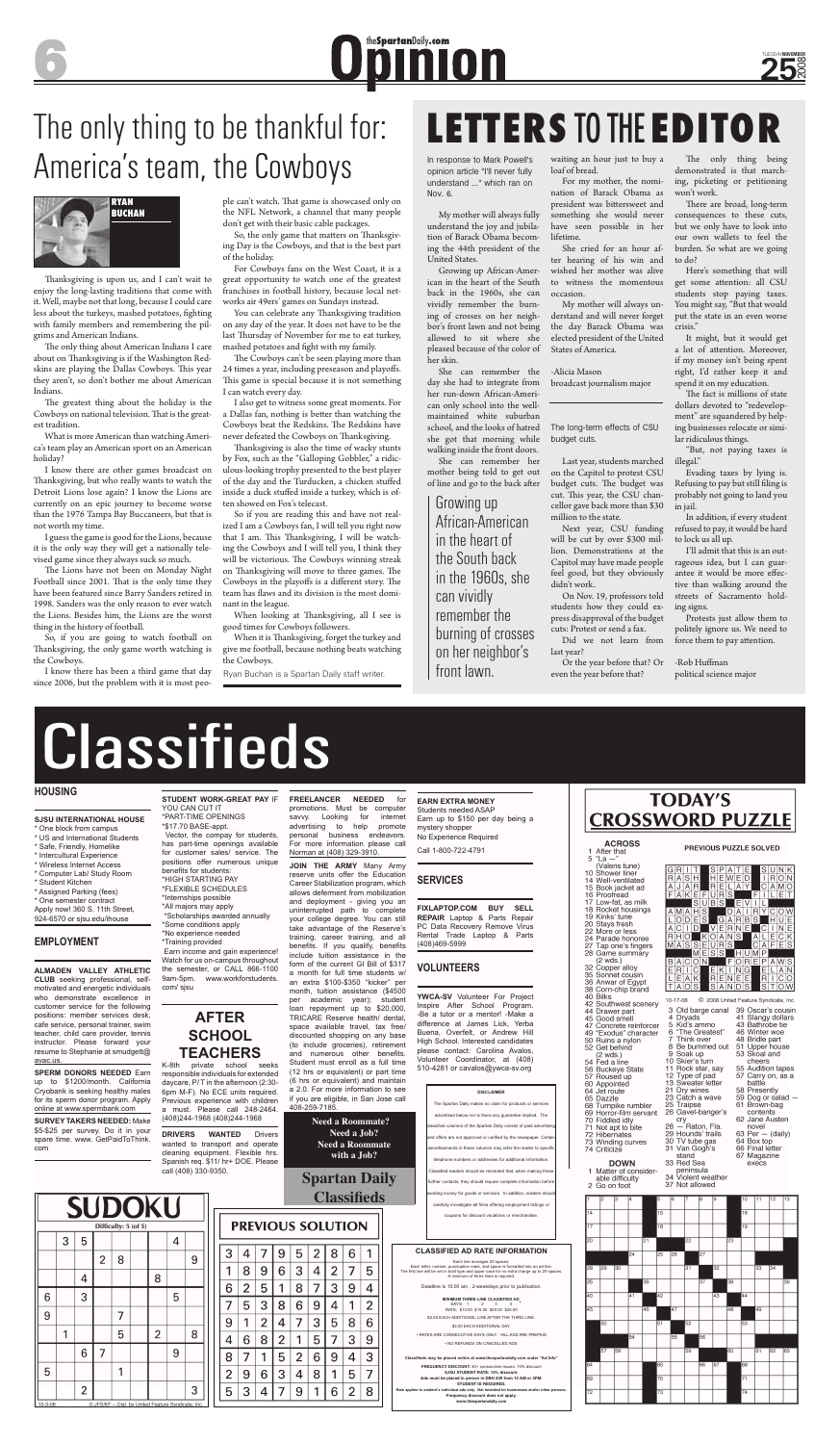I read somewhere that the average speed of passenger vehicles driving during times with no congestion is around 75 mph in California. And residents of the "Golden State" are still complaining about fuel prices?

If drivers started driving 55 mph, they could reduce fuel consumption and the impact it has on their bank accounts. As much as this information is pertinent — Sammy Hagar predicted it — they can't drive 55.

While gliding along in the slow lane, I noticed a strange phenomenon. Toyota Prius drivers were having trouble staying out of the fast lane. It wasn't because some had the diamond-lane OK, by way of clean-air vehicle passes, but instead their drivers couldn't keep the accelerator pedals off of the floor.

I found myself behind a fuel tanker on Interstate 680 last week, and I admit I was moving too slow. But I tailgated tanker trucks the entire way to my folks' house and found my gas tank happy and more full than usual.

well be flipping the bird to the leader of  $% \mathcal{M}$ global warming awareness, Al Gore.

Hybrid owners beware: Just because you have one, doesn't mean you are saving the environment. So, you folks who drive 90 mph on the freeway in your "green" vehicles, you're not helping the environment at all. In fact, you might as

The electric car company Tesla Motors produces an electric sports car capable of reaching 60 mph from 0 in 3.9 seconds, with thoughts of making a faster model. Dodge has dropped the production and development of future Dodge Vipers and has replaced it with the EV, a two-passenger, rear-wheeldrive sports car. The only problem with these zero-emissions vehicles is that you would have to spend around \$100,000 to "do your part" in saving the environment.

The upshot to dropping the down payment on a house is that you won't have to buy gas for your car again. With that money, you could send your kid to engineering school and have her become the genius who invents the saltwater-powered car.

By driving your hybrid car that fast, you are defeating the purpose of having one in the first place. The fuel efficiency of a hybrid comes from using the electric motor, which only is used in times of limited power demand. Since the Prius has the aerodynamic qualities of a wedge of cheese, on the freeway it is always in demand for power that is

supplied by the gas engine. So driving above the speed limit makes hybrid users just as guilty of polluting the atmosphere as Gov. Arnold Schwarzenegger and his Hummer.

It might be trendy for people to appear environmentally friendly, but if you bought a Prius for its looks, you might want to lay off the greenhouse gasses. But automakers are starting to change the way consumers think about "green" vehicles.

> do not necessarily reflect the views of the Spartan Daily, the School of Journalism and Mass Communications or SJSU. The Spartan Daily is a public forum.

Electric and hybrid cars are not the solution to global warming, and maybe that is why I see most of these hybrids exceeding the speed limit.

But if there is any hope for solving the problems with the world's dependence on oil and fulfilling Al Gore's prophecies, then we should start looking at our driving habits.

If things keep going the way they are with global warming, I am going to start saving up for a solar-powered houseboat.

"It's called Great America." That sentence was uttered in my the**Spartan**Daily**.com** 7

News: 408-924-3281 Advertising: 408-924-3270 Fax: 408-924-3282 News e-mail: spartandaily@casa.sjsu.edu Ad e-mail: spartandailyads@casa.sjsu.edu Dwight Bentel Hall, Room 209 One Washington Square San Jose, CA 95192-0149

- Then she said it.
- "It's called Great America."
- Then it happened.
- People laughed.

DAVID ZUGNONI, Executive Editor JOHN HORNBERG, Managing Editor COLLEEN WATSON, Opinion Editor MARK POWELL, Sports Editor TOMMY WRIGHT, Sports Editor ANGELO LANHAM, Student Culture Editor KIMBERLY TSAO, Student Culture Editor DINA BASLAN, Features Editor CARLOS A. MORENO, Photo Editor WILLIAM COOLEY, Online Editor JESSE KIMBREL, Assistant Editor MEGAN HAMILTON, Production Editor MATTHEW MOUNTFORD, Production Editor CHRIS BAUSINGER, Copy Editor SARAH KYO, Copy Editor RAMON HERNANDEZ, Advertising Director MEGAN ROCKO, Assistant Advertising Director DERRICK CHEW, Creative Director KRISTI RIGGS, Assistant Creative Director EMILY JAMES, Creative Assistant

That reason isn't good enough. Some road signs are illustrations. You don't even need to be literate to understand them.

lish as America's language, why not solve the problem of dumb and dumber first?

Another classmate pointed out that some businesses only put up signs in foreign languages, which isn't smart advertising. An establishment could be the best nail salon in California, but if English speakers don't know that, then the signs in foreign languages would hurt profits.

### OPINION PAGE POLICY

PHOTOGRAPHERS MIKE ANDERSON HANK DREW CINTHIA RODRIGUEZ DEREK SIJDER ANDREW VILLA

 Letters to the editor may be placed in the letters to the editor box in the Spartan Daily office in Dwight Bentel Hall, Room 209, sent by fax to (408) 924-3282, e-mailed to spartandaily@casa.sjsu.edu or mailed to the Spartan Daily Opinion Editor, School of Journalism and Mass Communications, San Jose State University, One Washington Square, San Jose, CA 95112-0149.

The United States is famously called a melting pot. Not only does that mean a blending of cultures, but languages as well.

> Letters to the editor must contain the author's name, address, phone number, signature and major. Letters become property of the Spartan Daily and may be edited for clarity, grammar, libel and length. Only letters of 300 words or less will be considered for publication. Published opinions and advertisements

STAFF WRITERS JOEY AKELEY MARCOS BLANCO RYAN BUCHAN YA-AN CHAN CHRIS CURRY BIANCA deCASTRO JOHN ELLIS KELLY ENOS ALLIE FIGURES ANDREA FRAINIER ANDREW HERNDON PETER HIRONAKA MATTHEW KIMEL JASON LE MIERE ELISHA MALDONADO KAAJAL MORAR ADAM MURPHY HEATHER NACHT RIE NAKANISHI SELMA SKOKIC CORINNE SPECKERT RICHARD STERN DANIELLE TORRALBA JON XAVIER

## of dumb and dumber first?

#### SENIOR STAFF WRITERS ADAM BROWNE

TARA DUFFY

#### ADVISERS

RICHARD CRAIG, News MACK LUNDSTROM, News JAN SHAW, News MICHAEL CHEERS, Photojournalism TIM HENDRICK, Advertising TIM BURKE, Production Chief TIM MITCHELL, Design JOHN SHRADER, Multimedia

ADVERTISING STAFF VANESSA ALESSI CHRIS AMAREL MICHAEL AU MARINA BOBROVICH FRANK BOOKER III NICK BURGGRAFF AMY CHOU PHUONG DUONG MICHELLE EBNER KRISTEN ELVERT ANNISSA HAN LILIANA HERNANDEZ ALLISON JONES SARA LAXSON T.J. MIMS THUY NGUYEN MICHELLE VO

international media attention, educating the world of the national conflicts and of the oppression inflicted upon the citizen's lives.

Political analysts have offered their professional advice while the media traced biased and oppressive authorities' moves.

## **QUOTE** OF THE **DAY**

The article continues to note that "other (nations) whose history gives them every cause for complaint, such as

The writer then confronts his readers with a question:

"Is the aim of the resolution ethnic self-determination, or the destruction of communist rule? As it stands, the two are conflated."

> "Now, we have made these kind of decisions in the past. We made one last night. And if need be, we are going to make these kind of decisions to safeguard our financial system in the future."

## **GEORGE W. BUSH**

*Said the president regarding the decision to bailout Citigroup.*

## $\Rightarrow$ partan Daily

our journalists who fight the Russian oppression and propaganda to finally fall prey to Russian aggression.

diversity and media class, which I took per my graduation requirements. My classmates and I were discussing if people in the United States should know how to speak English.

> The thrust of hostility between our nation and the Russians has not thawed yet.

Her career as a journalist started at the liberal biweekly Novaya Gazeta, a newspaper publishing the work of Russian journalist Anna Politkovskaya, who was murdered while researching human rights in Chechnya. Facing the same threat, it was reported that Tlisova was assaulted and poisoned several times since 2002. She has been granted political asylum in the United States and is now a Human Rights Fellow at the Carr Center for Human Rights, for the Kennedy School of Government at Harvard University. But perhaps this historical background is the reason behind the transparency of the Circassian nation in contemporary media. Perhaps the Russians' propaganda has won this time around in concealing a truth so diligently that even the most powerful country in the world does not even notice it. For 150 years, we, members of the Circassian diaspora, have struggled to assimilate and preserve our culture. Today, with the assistance of an informed media, an informed international community and with the help of the world, it is time for us to appear again with a stronger, unified identity.

A girl in favor of English speakers said the aforementioned sentence after a classmate argued that people should understand English to prevent theme park accidents.

My classmate was referring to a Hispanic man who was killed when he trespassed on the roller coaster tracks because he couldn't read the warning signs Great America put up in English.

Why would they do that? It's not funny, not one bit, not at all.

She implied that America can only be great if every resident was an English speaker.

Actually, I take it back.

It is funny.

It's hilarious to even think that the mastery of a language factors into the country's reputation.

Just perk up your ears and you're bound to hear someone talking exclusively in a foreign language. And yet, last I checked, America is still a superpower nation.

It's deserving of that power because — not in spite of — its embrace of everyone with voting ballots, business signs and DMV booklets in foreign languages.

Several people in my class contended that non-English speakers pose a danger on the road if they can't read the signs.

Besides, even English speakers have problems with following instructions.

So, rather than enforcing Eng-

OK, we're crossing over into ridiculous territory here. Why would anyone passing by said nail salon think it's a restaurant where everyone puts their feet up? Wanted: Common sense.

Even if it's easy to learn English, there are foreign words that just don't lend themselves to translations.

Eavesdropping took over one time. A guy was on his cell phone, asking his friend to get him something from Lee's Sandwiches. Although he knew what he wanted, he couldn't name the sandwich — even after asking his study group buddies. It was a Vietnamese word that doesn't translate to English.

Multilinguists are admirable, but if English isn't one of their known languages, why aren't they respected in the United States? In America, a person can be fluent in Latin, Spanish, Chinese and French but still be shunned for not mastering English.

English speakers who travel abroad usually don't bother to learn the local dialect, so they have no right to criticize those who come to American shores without studying the language.

According to a 2008 New York Times article, minorities will be the majority in 2042, four years earlier than the last projection. In that case, English could become a dead language, a foreigner in its own country.

Knowing the English language is a privilege, one that not everyone has. The circumstances for that privilege (or lack thereof) stretch far and wide. Why can't people understand that an education is hard to come by? To receive an education, people need money, which is even harder to come by these days. Even when they earn money, if the choice is between an English tutor and food on the table, they're going to choose food. I, for one, can accept hearing foreign tongues wagging, but not stomachs growling.

"The Most You Ever Knew" appears every Tuesday. Kimberly Tsao is a Spartan Daily student culture editor.

It might be trendy for people to appear environmentally friendly, but if you bought a Prius for its looks, you might want to lay off the greenhouse gasses.

## Diverse languages strengthen America



Rather than enforcing English as America's language, why not solve the problem



"Playing the Odds" appears every Tuesday. Chris Bausinger is a Spartan Daily copy editor.

## Circassians left behind in world attention

## Owning a hybrid with a lead foot is just as bad as driving a Hummer

A United States Congressional resolution declared Captive Nations Week in 1959, signed into law by President Dwight D. Eisenhower.

Since then, every third week of July has been dedicated to raising the public's awareness of oppressed nations under the control of communists and other non-democratic governments. In an article titled "Who's Captive Now?" the Economist magazine studied a list of nations under United States supervision today. The list stretches with countries such as, "Poland, Hungary, Lithuania, Ukraine, Czechoslovakia, Latvia, Estonia, White Ruthenia, Rumania, East Germany, Bulgaria, mainland China, Armenia, Azerbaijan, Georgia, North Korea, Albania, Idel-Ural, Tibet, Cossackia, Turkestan, North Vietnam and others."

Indeed, many of the nations mentioned above have earned their bit of the Circassians, don't appear at all."

As a member of the Circassian diaspora, the persistent efforts of the Russian government to eradicate the history of our people, people of the North Caucasus, have produced some fruit.

It is seen in the weak interest of the international community in our cause. It is seen in the disregard of the International Olympic Committee to our opposition to the 2014 Winter Olympiad, which will be hosted by Sochi, Russia. And it is seen in the treatment of

Circassian journalist Fatima Tlisova faced a challenge by the Russian government in her attempt to expose truths of the Russian official policy undermining human rights of the North Caucasus region.



"From the Caucasus to the World" appears every Tuesday. Dina Baslan is the Spartan Daily features editor.